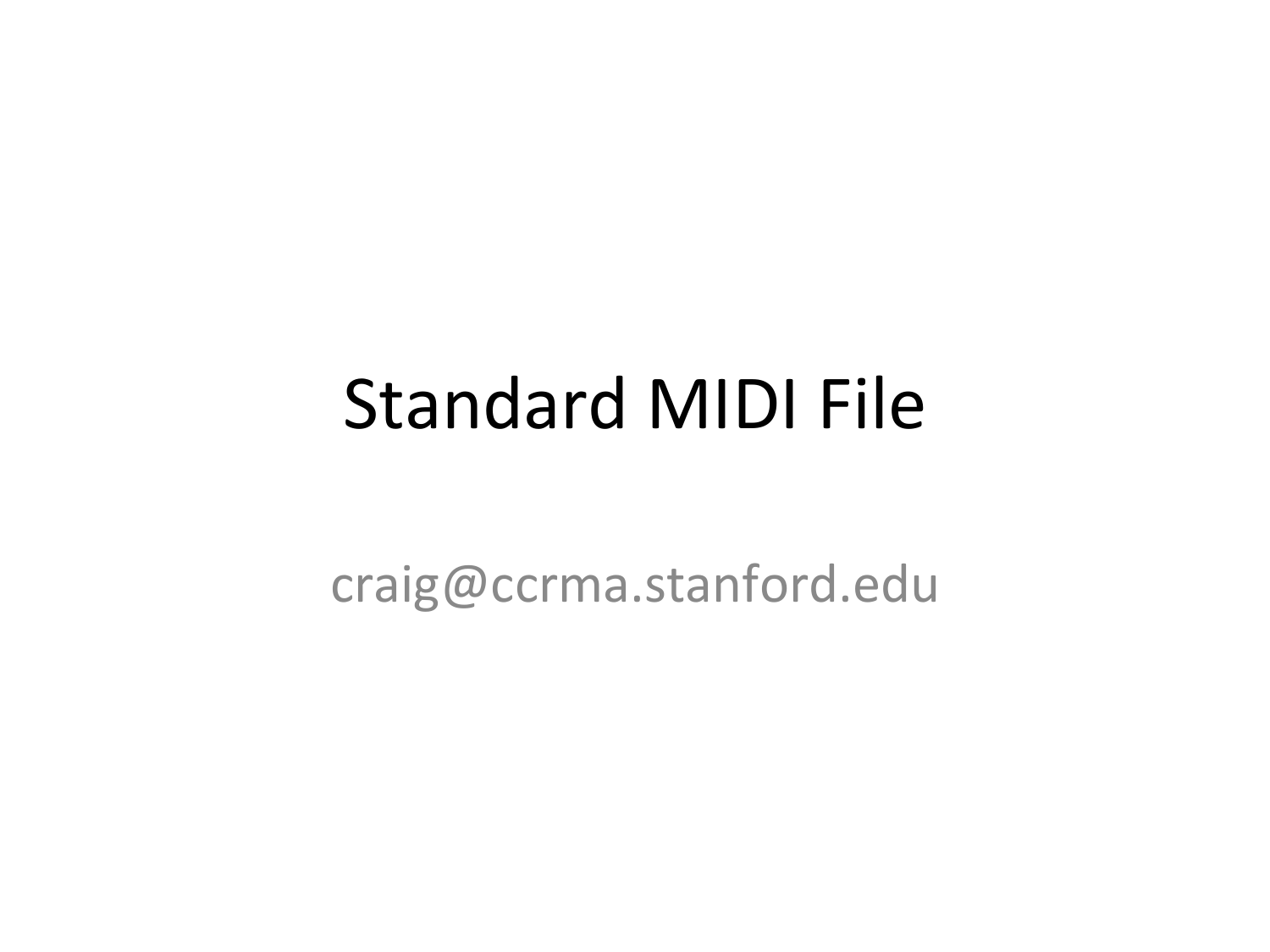#### Actual MIDI file

4d 54 68 64 00 00 00 06 00 00 00 01 00 80 4d 54 72 6b 00 00 00 8c 00 ff 58 04 04 02 30 08 00 ff 59 02 00 00 00 90 3c 28 81 00 90 3c 00 00 90 3c 1e 81 00 90 3c 00 00 90 43 2d 81 00 90 43 00 00 90 43 32 81 00 90 43 00 00 90 45 2d 81 00 90 45 00 00 90 45 32 81 00 90 45 00 00 90 43 23 82 00 90 43 00 00 90 41 32 81 00 90 41 00 00 90 41 2d 81 00 90 41 00 00 90 40 32 40 90 40 00 40 90 40 28 40 90 40 00 40 90 3e 2d 40 90 3e 00 40 90 3e 32 40 90 3e 00 40 90 3c 1e 82 00 90 3c 00 00 ff 2f 00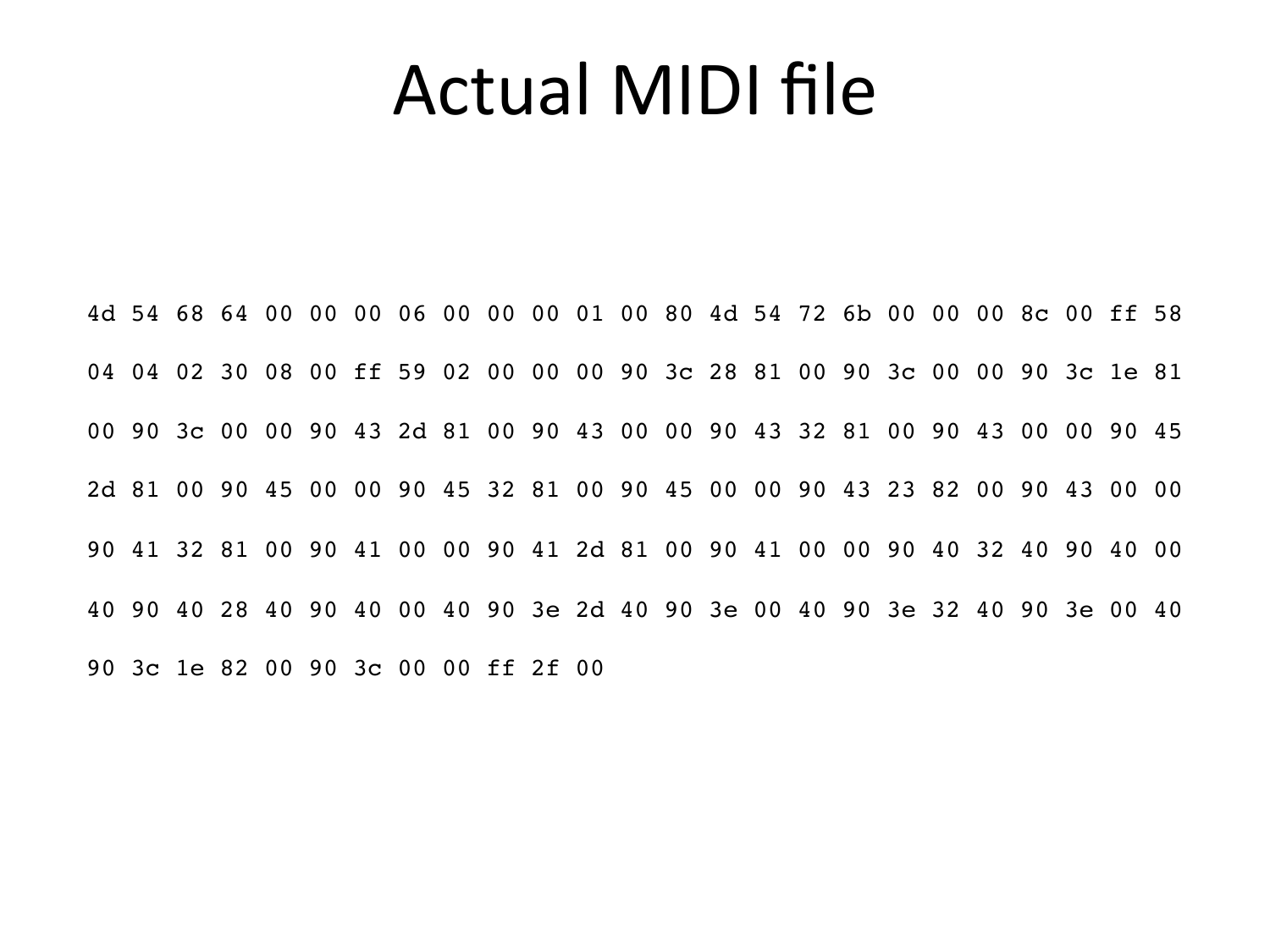|                 | field                                         | field size (bytes)      |
|-----------------|-----------------------------------------------|-------------------------|
| <b>MIDI</b>     | "MThd"                                        | 4                       |
| header<br>chunk | header length                                 | 4                       |
|                 | format                                        |                         |
|                 | track count                                   | 2                       |
|                 | ticks / J<br>or SMPTE                         | $\overline{2}$          |
|                 |                                               |                         |
| <b>MIDI</b>     | $^{\prime\prime}$ MTr $\bf{k}^{\prime\prime}$ | 4                       |
| track<br>chunk  | track length                                  | 4                       |
|                 | VLV time                                      | <b>MIDI</b> message     |
|                 | $\bullet\bullet\bullet$                       | $\bullet\bullet\bullet$ |

#### [MIDI track chunks 2 through N]

| 4d             | 54 | 68             | 64             | 00 | 00 | 00 | 06             | 00 |
|----------------|----|----------------|----------------|----|----|----|----------------|----|
| 0 <sub>0</sub> | 00 | 01             | 00             | 80 | 4d | 54 | 72             | 6b |
| 00             | 00 | 00             | 8 <sub>c</sub> | 00 | ff | 58 | 04             | 04 |
| 02             | 30 | 08             | 00             | ff | 59 | 02 | 00             | 00 |
| 00             | 90 | 3 <sub>c</sub> | 28             | 81 | 00 | 90 | 3 <sub>c</sub> | 00 |
| 0 <sub>0</sub> | 90 | 3 <sub>c</sub> | $1\mathsf{e}$  | 81 | 00 | 90 | 3 <sub>c</sub> | 00 |
| 00             | 90 | 43             | 2d             | 81 | 00 | 90 | 43             | 00 |
| 00             | 90 | 43             | 32             | 81 | 00 | 90 | 43             | 00 |
| 00             | 90 | 45             | 2d             | 81 | 00 | 90 | 45             | 00 |
| 00             | 90 | 45             | 32             | 81 | 00 | 90 | 45             | 00 |
| 00             | 90 | 43             | 23             | 82 | 00 | 90 | 43             | 00 |
| 00             | 90 | 41             | 32             | 81 | 00 | 90 | 41             | 00 |
| 00             | 90 | 41             | 2d             | 81 | 00 | 90 | 41             | 00 |
| 00             | 90 | 40             | 32             | 40 | 90 | 40 | 00             | 40 |
| 90             | 40 | 28             | 40             | 90 | 40 | 00 | 40             | 90 |
| 3e             | 2d | 40             | 90             | 3e | 00 | 40 | 90             | 3e |
| 32             | 40 | 90             | 3e             | 00 | 40 | 90 | 3 <sub>c</sub> | 1e |
| 82             | 00 | 90             | 3 <sub>c</sub> | 00 | 00 | ff | 2f             | 00 |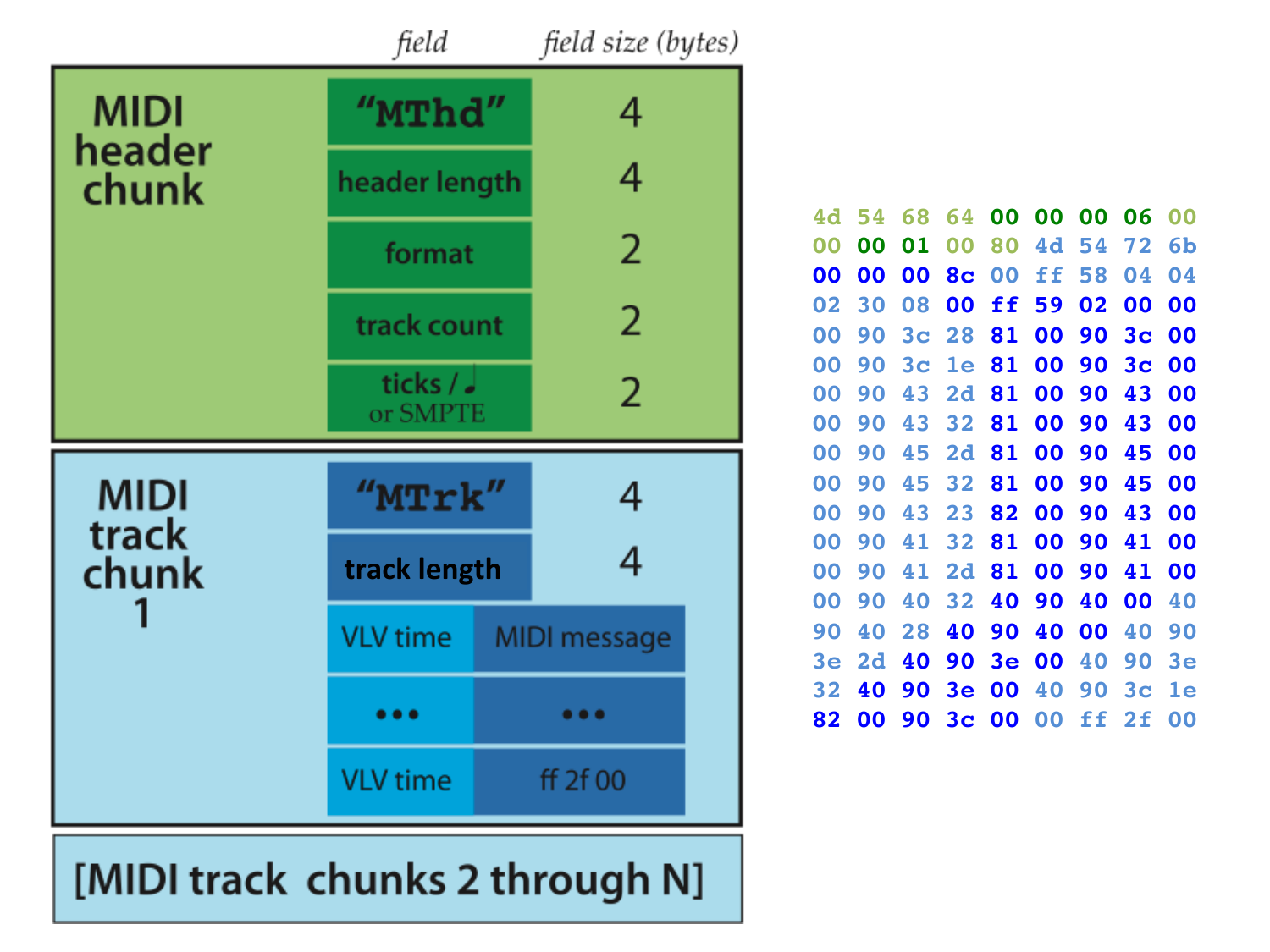## Standard MIDI File Structure

MIDI file contains a header "chunk" and one or more track chunks.



Official specifications: http://www.midi.org/techspecs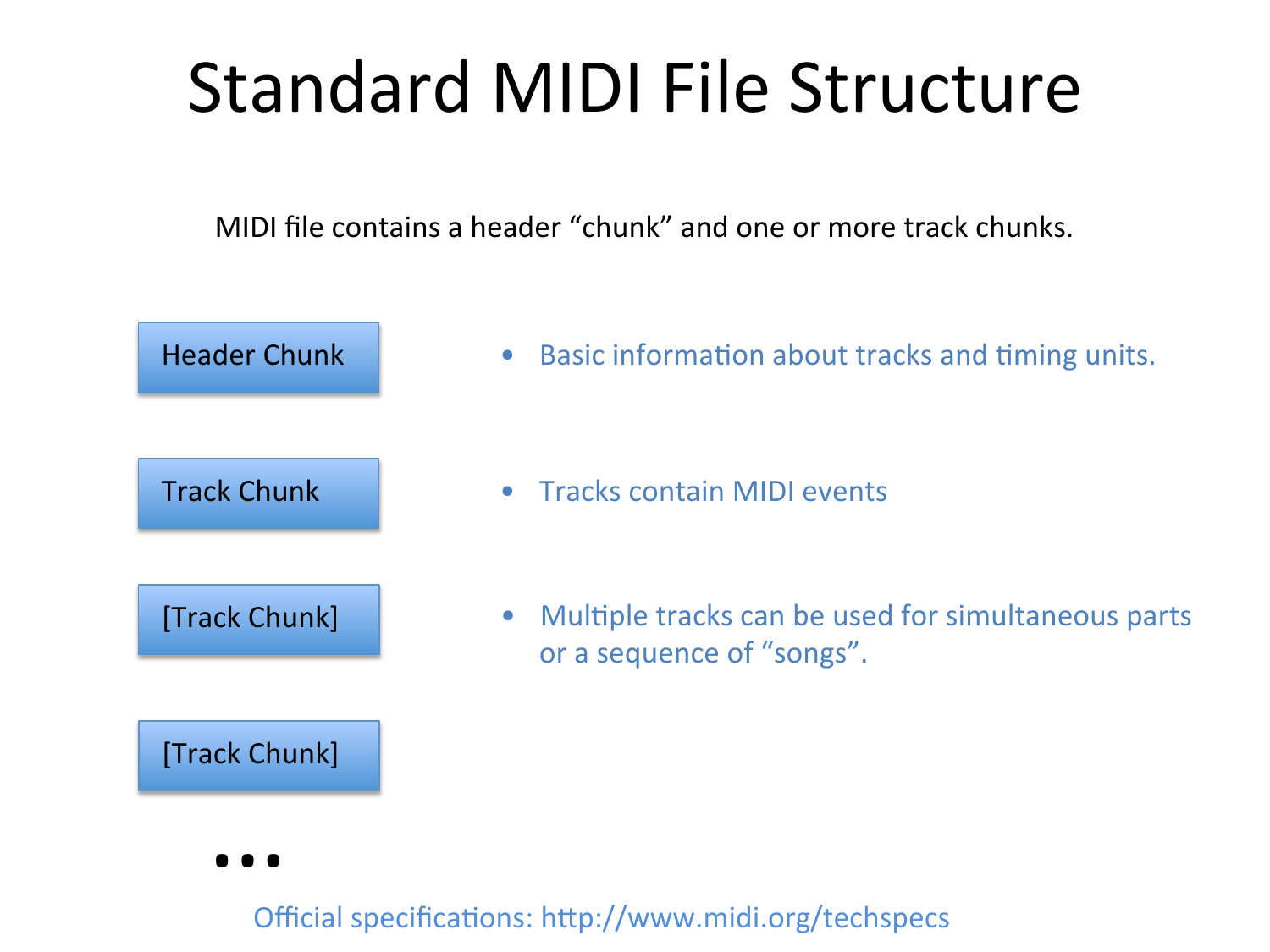### Header Chunk Bytes

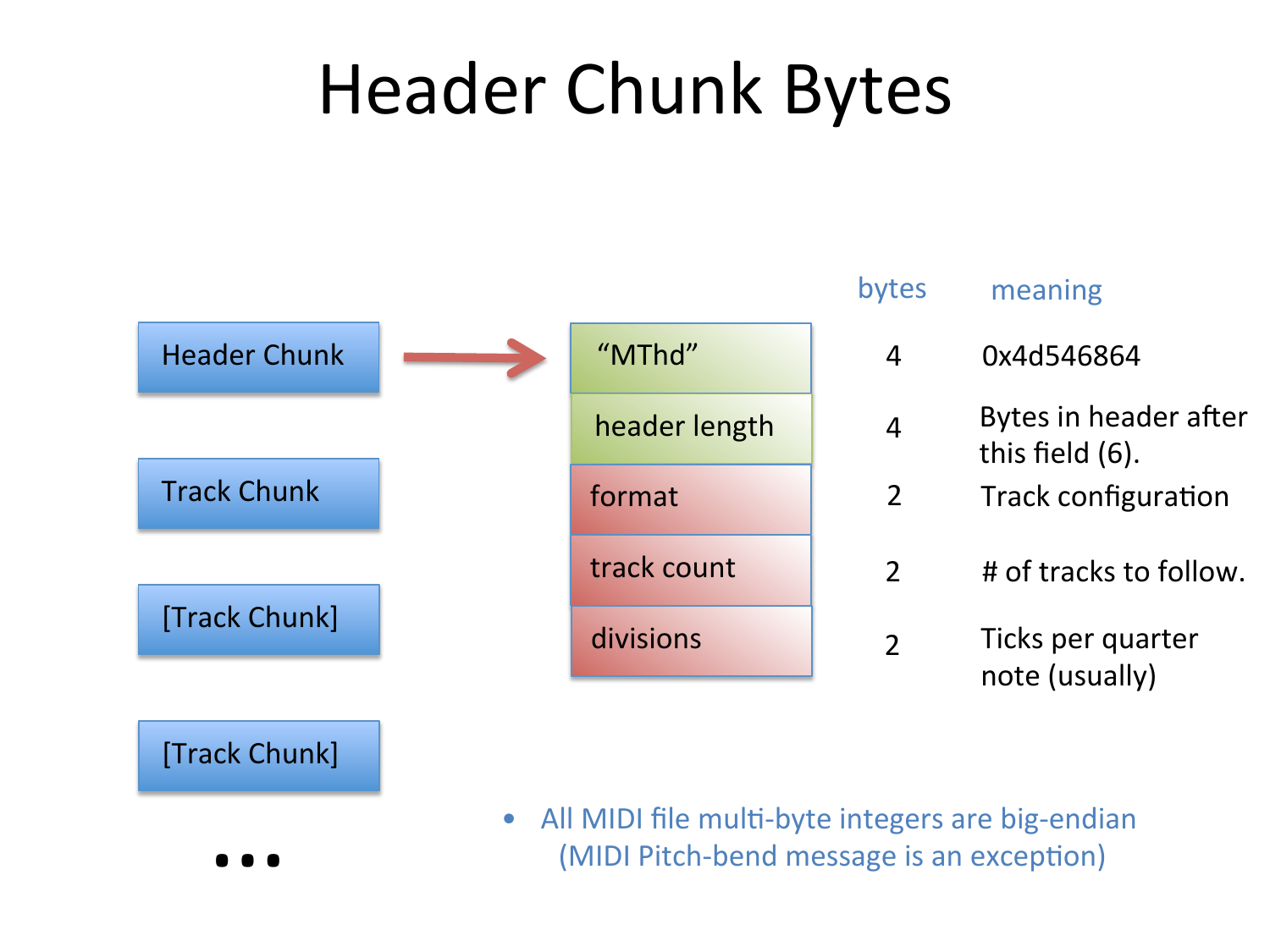# Header Chunk Format

• Format parameter indicates the configuration of the track data



- "type 0" indicates a single track to follow (containing all parts interleaved)
- "type 1" indicates one or more tracks to be played in parallel.
- "type 2" indicates one or more tracks to be played in series.





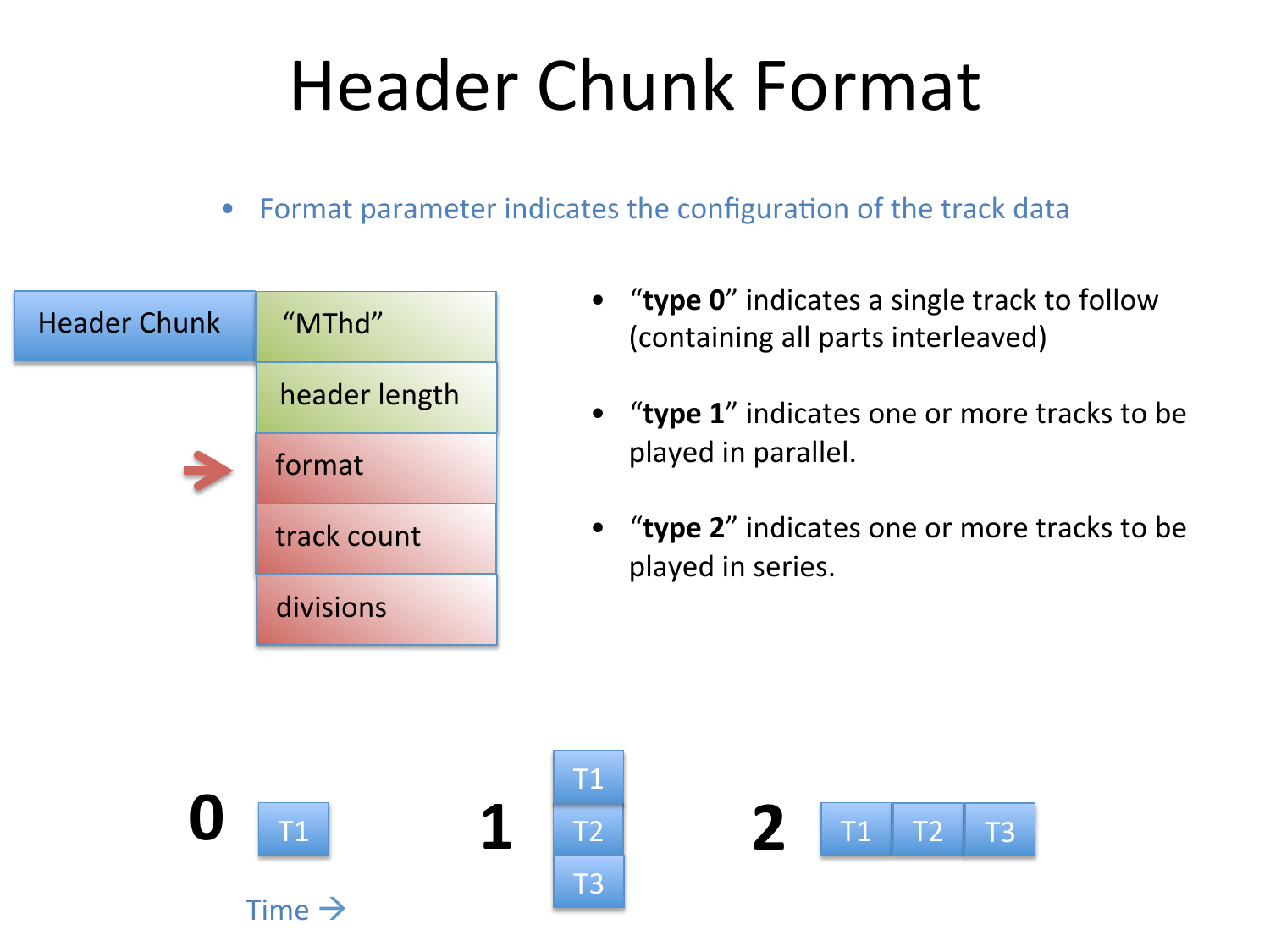# **Header Chunk Divisions**

Divisions parameter usually indicates the number of track ticks per quarter note. 



#### **Symbolic Time**

• If top bit is 0, then *divisions* is the number of ticks per quarter note. Maximum number of tpq is  $2^1-32767$ 

#### **Literal Time**

- If top bit is 1, then SMPTE time: bottom byte is ticks per frame and top byte is negative (2's compliment) frame rate per second.
- Tempo meta messages ignored when using SMPTE

 $1111,1111 = -1$  $1111,1110 = -2$  $1111,1101 = -3$ 

| $1110,1000 = -24$    | film        |
|----------------------|-------------|
| $1110,0111 = -25$    | PAL         |
| $1110,0011 = -29.97$ | <b>NTSC</b> |
| $1110,0010 = -30$    | <b>ATSC</b> |

*My favorite:*  0xE728 25 frames/sec with 40 subframes/frame 1  $\text{tick} = 1$  millisecond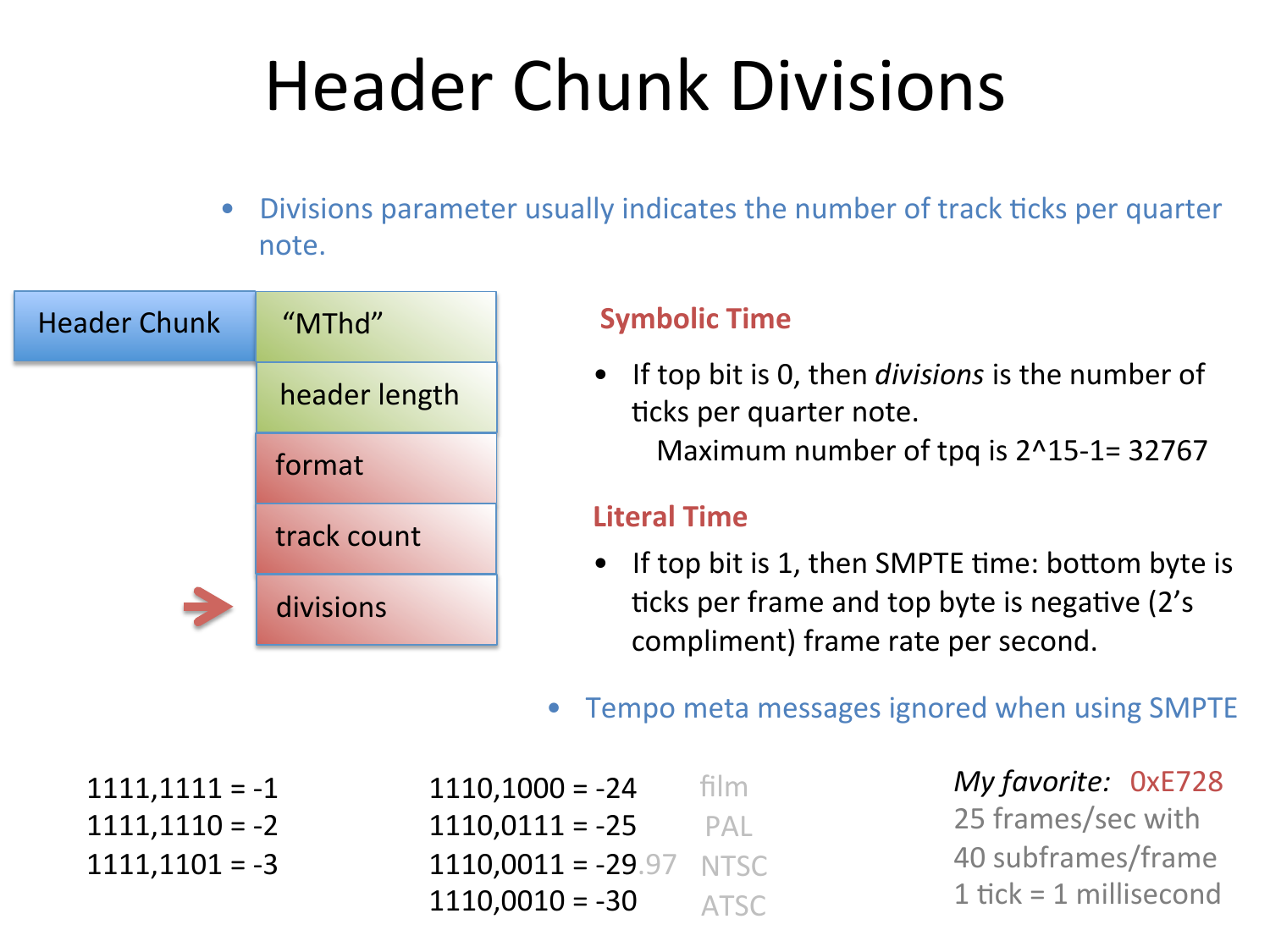### Header Track Chunk

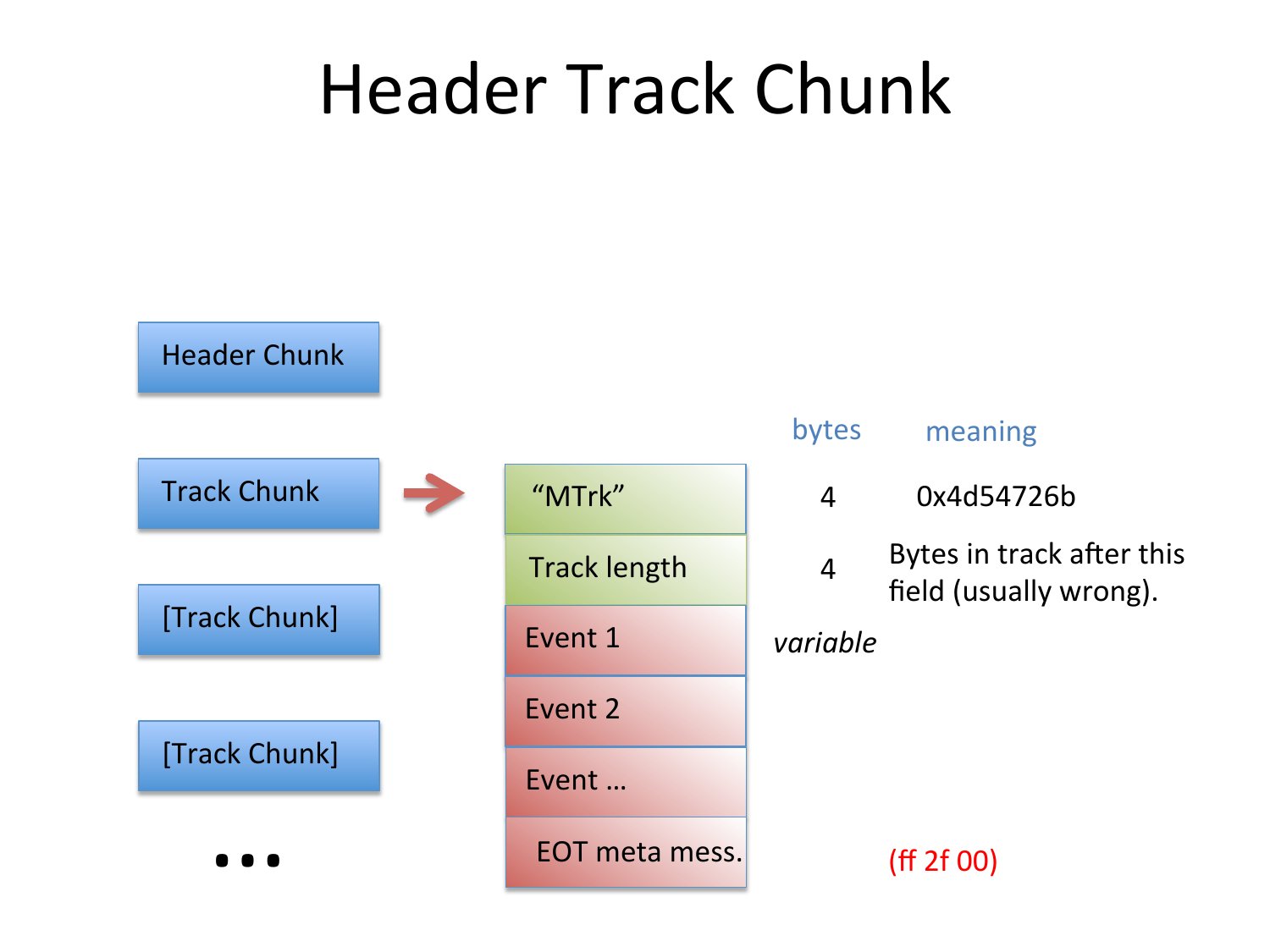## Track Events

• All track events have two components:

| "MTrk"              |             |  |  |
|---------------------|-------------|--|--|
| <b>Track length</b> |             |  |  |
| <b>Ticks</b>        | <b>MIDI</b> |  |  |
| <b>Ticks</b>        | <b>MIDI</b> |  |  |
| <b>Ticks</b>        | MIDI        |  |  |
| <b>Ticks</b>        | <b>MIDI</b> |  |  |

#### **Delta Time**

- Ticks are integers called "delta times"
- Number of time units since last MIDI message was sent (previous event in track).
- Time units are symbolic (related to TPQ divisions in header), or absolute (SMPTE time code).
- $\bullet$  Delta times are encoded as Variable Length Values.

#### **MIDI** message

- Literal MIDI bytes to be sent to synthesizer
- or "Meta message" starting with hex FF.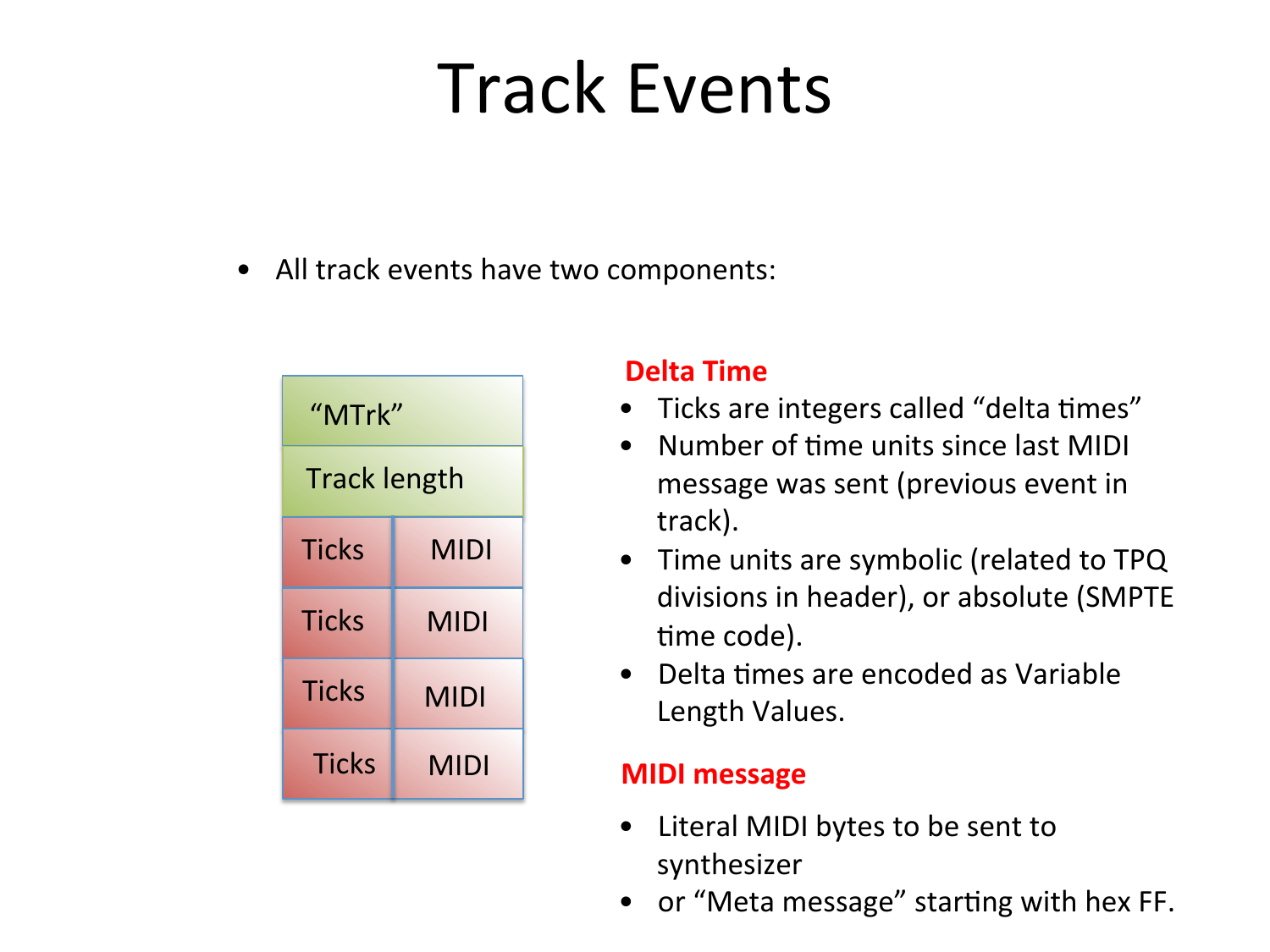# **MIDI Messages**

(Review from last class)

| <b>Command nibble</b><br>(hex format) | meaning                      | Data parameters (0-127) |                                                                 |  |  |
|---------------------------------------|------------------------------|-------------------------|-----------------------------------------------------------------|--|--|
| 8                                     | Note off                     | 2: key, velocity        |                                                                 |  |  |
| 9                                     | Note on                      | 2: key, velocity        | (exception: velocity=0 means note off)                          |  |  |
| A                                     | Aftertouch                   | 2: key, pressure        |                                                                 |  |  |
| B                                     | Controller                   | 2: controller#, value   |                                                                 |  |  |
|                                       | Patch change                 | 1: timbre#              |                                                                 |  |  |
| D                                     | Channel pressure 1: pressure |                         | (same as aftertouch, but applies to all notes on given channel) |  |  |
| Ε                                     | Pitch Bend                   | 1: LSB, MSB             | (14-bit value, 0=minimum, 0x3fff=maximum, 0x2000=normal pitch)  |  |  |
| F                                     | System commands              |                         | (variable data parameters)                                      |  |  |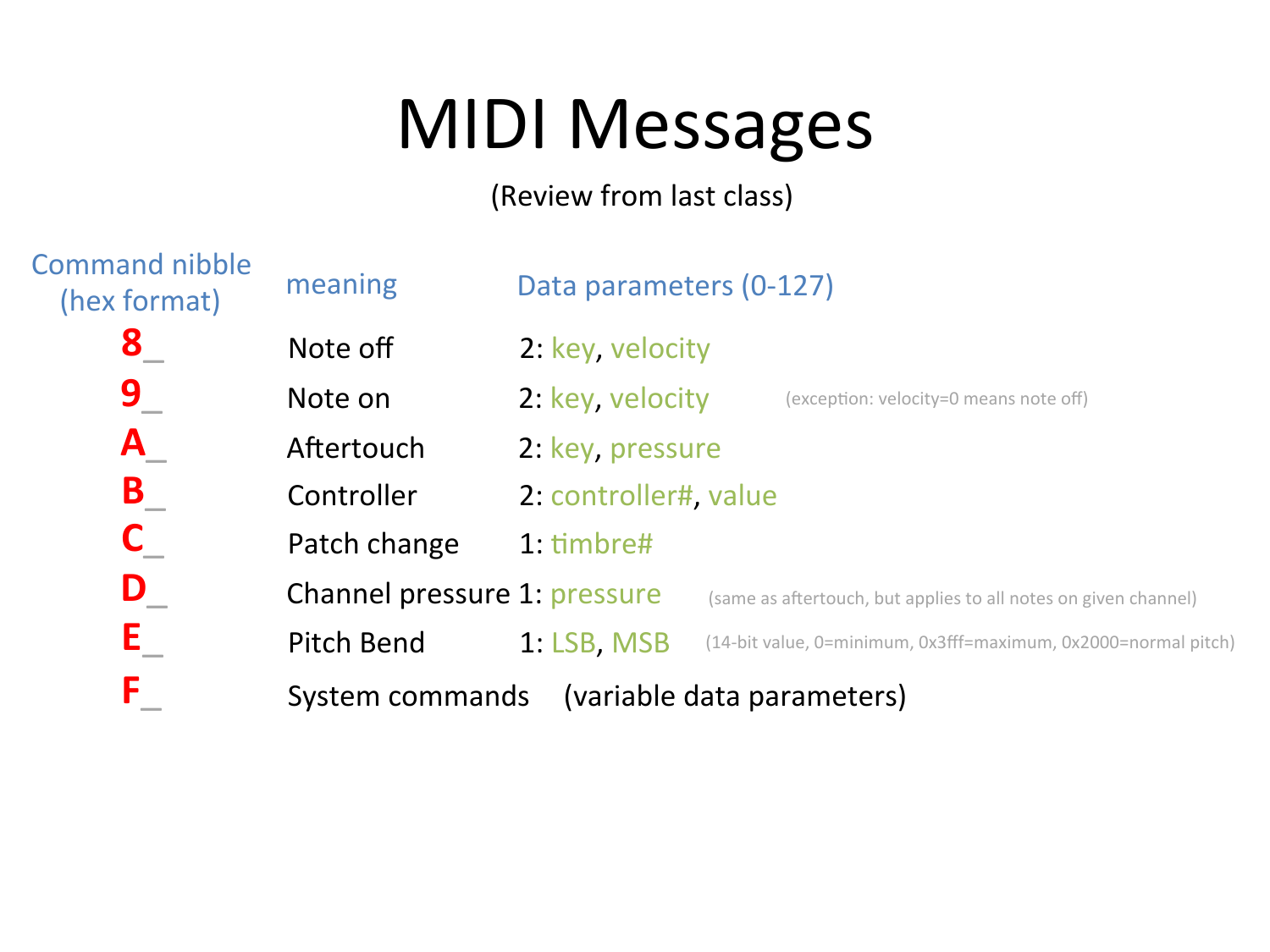# Variable Length Values

• Delta time stamps are compressed using Variable-Length Values system 

• If a number is less than 128, then one byte is used for the time stamp

• If a number is greater than 128, the number is cut into 7-bit units, and the most significant bit is used as a continuation bit.

• MIDI files VLVs can be up to 5 bytes long as long as they unpack to 4 bytes.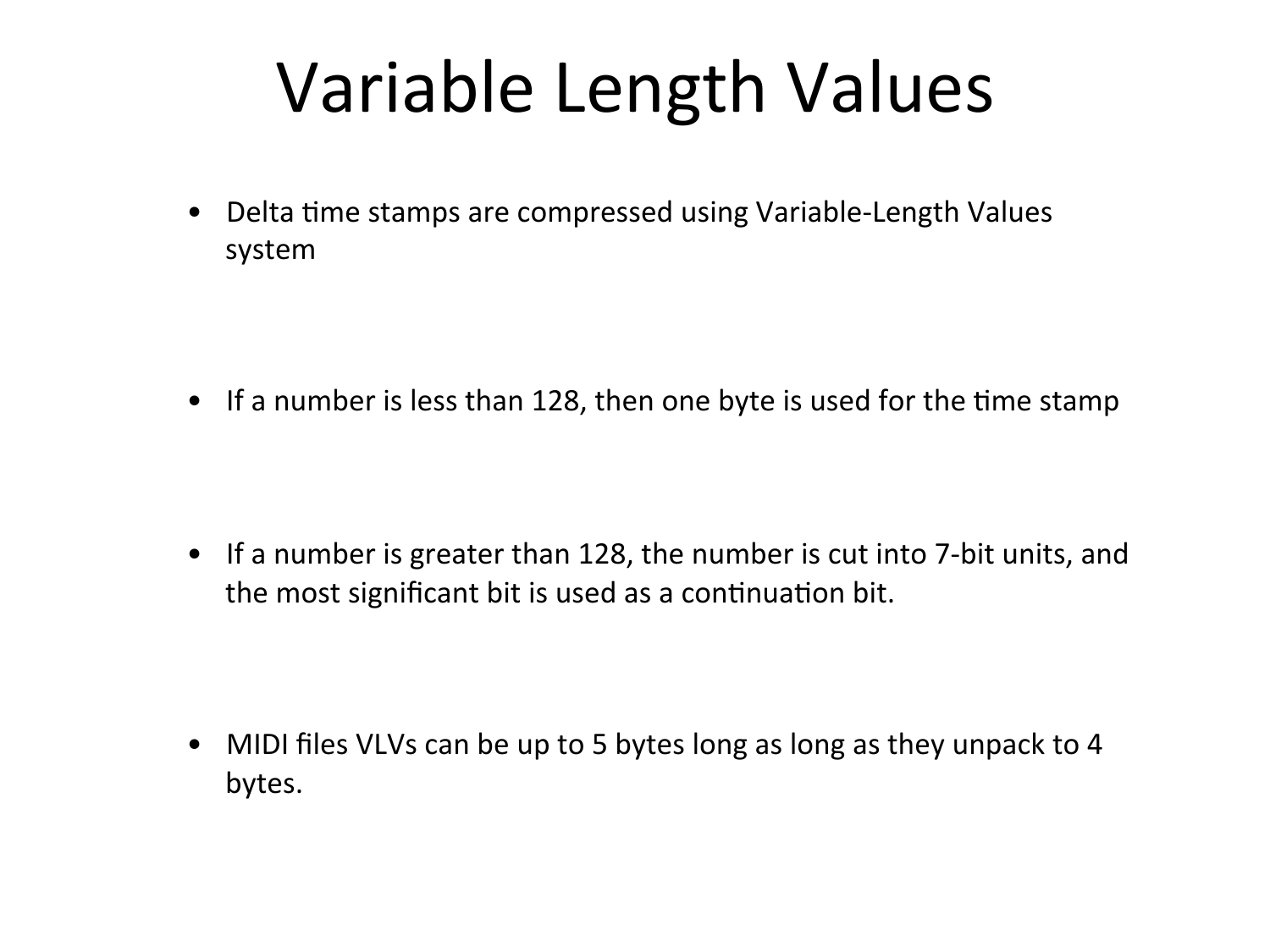# $VLVs(2)$

#### Example: convert 123,456 into VLV bytes

Binary form: 0000 0000 0000 00001 1110 0010 0100 0000 Group every 7 bits: 0000000 0000000 0000111 1000100 1000000 Drop leading 0 groups: 0000 0000000 0000111 1000100 1000000 Add conFnuaFon bit: 10000111 11000100 01000000 3-byte Hex result: **87 C4 40** 

#### Example: convert VLV E0 82 7F into integer:

| Binary form:       |                                     | 1110 0000 1000 0010 0111 1111 |                                         |  |
|--------------------|-------------------------------------|-------------------------------|-----------------------------------------|--|
| Remove cont. bits: |                                     | 1110 0000 1000 0010 0111 1111 |                                         |  |
| Regroup:           |                                     | 1 1000 0000 0001 0111 1111    |                                         |  |
| To hex:            | $\begin{matrix} 1 & 8 \end{matrix}$ |                               | $\begin{matrix} 0 & 1 & 7 \end{matrix}$ |  |
| To dec:            | 1,573,247                           |                               |                                         |  |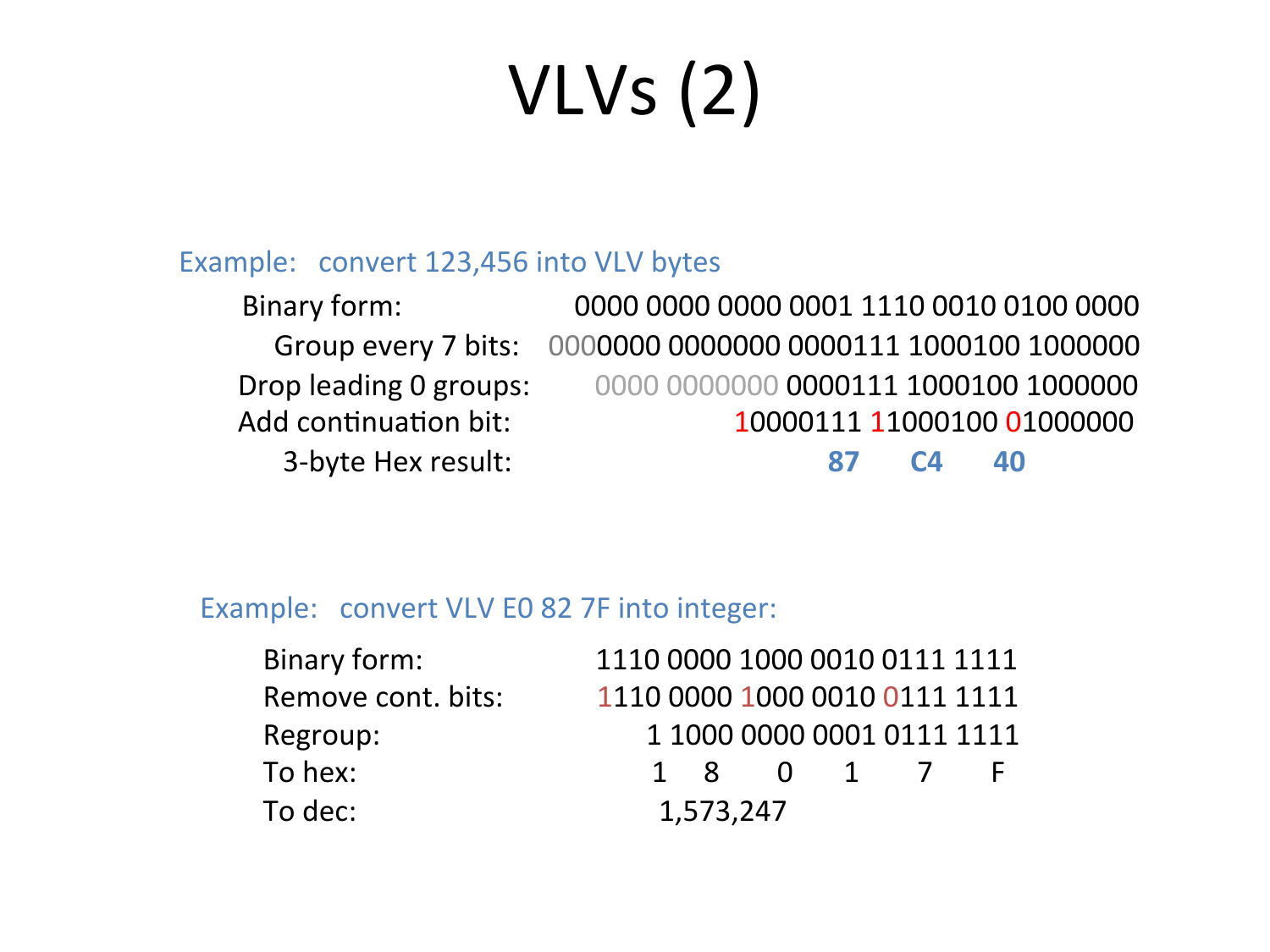### **Meta Messages**

- Meta messages are non-MIDI messages stored in a MIDI file.
- Format is  $(1)$  hex "FF",



"type" is the type of meta message. This value is one byte long. "length" is the number of bytes of data to follow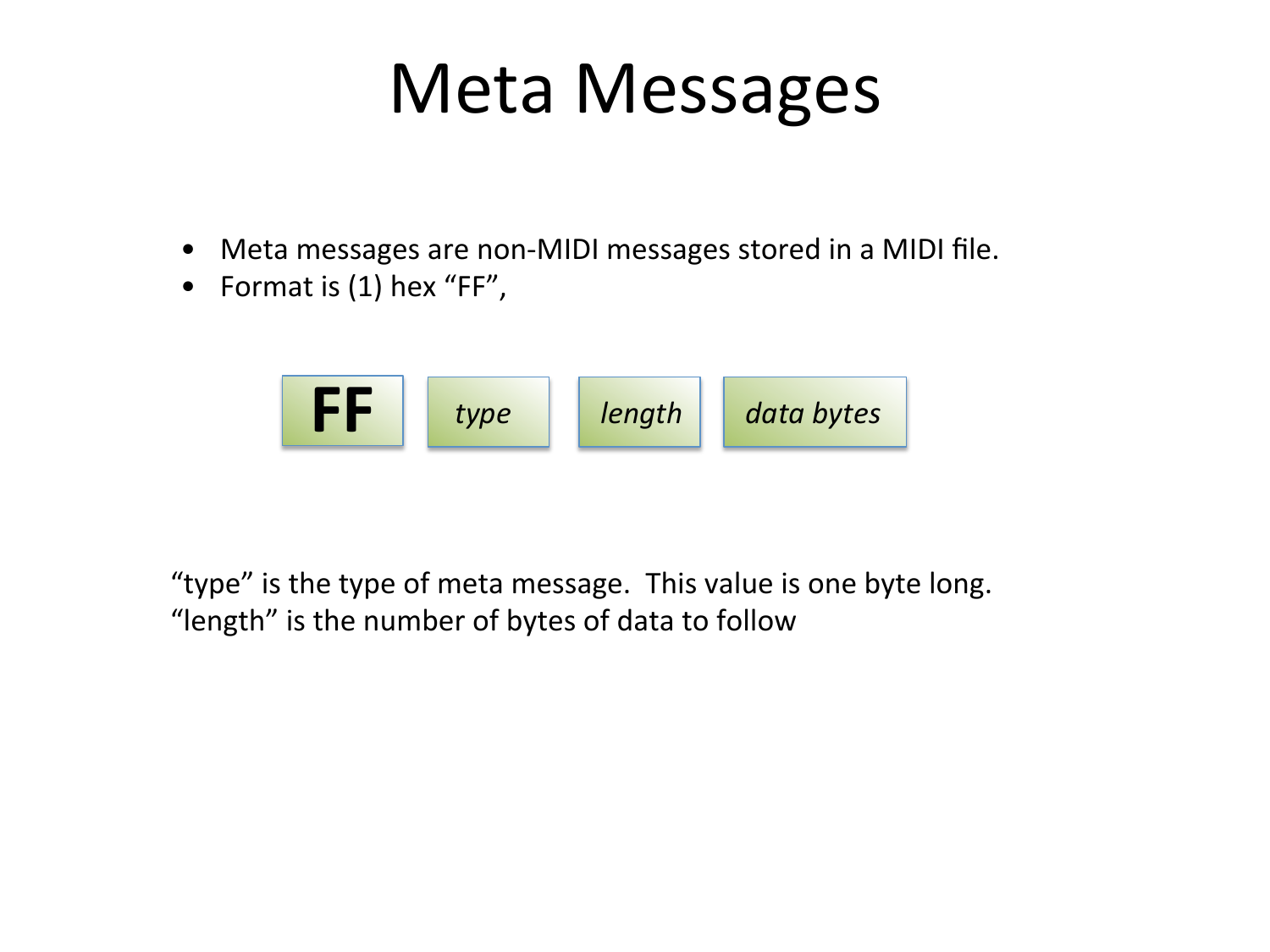### Meta Message Types

- **FF 00** 02 Sequence number. For type-2 MIDI files. Must come before any nonzero delta times.
- FF 01 len txt **Text event.** Text describing anything.
- FF 02 len txt copyright notice.
- FF 03 len txt Track name.
- FF 04 len txt **Instrument** name.
- FF 05 len txt Lyric. Syllable which begins at the event's time.
- FF 06 len txt Marker. Usually only in first track. Name of start of section (such as "Verse", rehearsal letter, etc.
- FF 07 len txt cue point. Stage direction for current time.
- **FF 20** 01 **MIDI channel prefix.** Force MIDI messages to given channel.
- **FF 2F 00 End of Track.** All tracks must end with this meta message.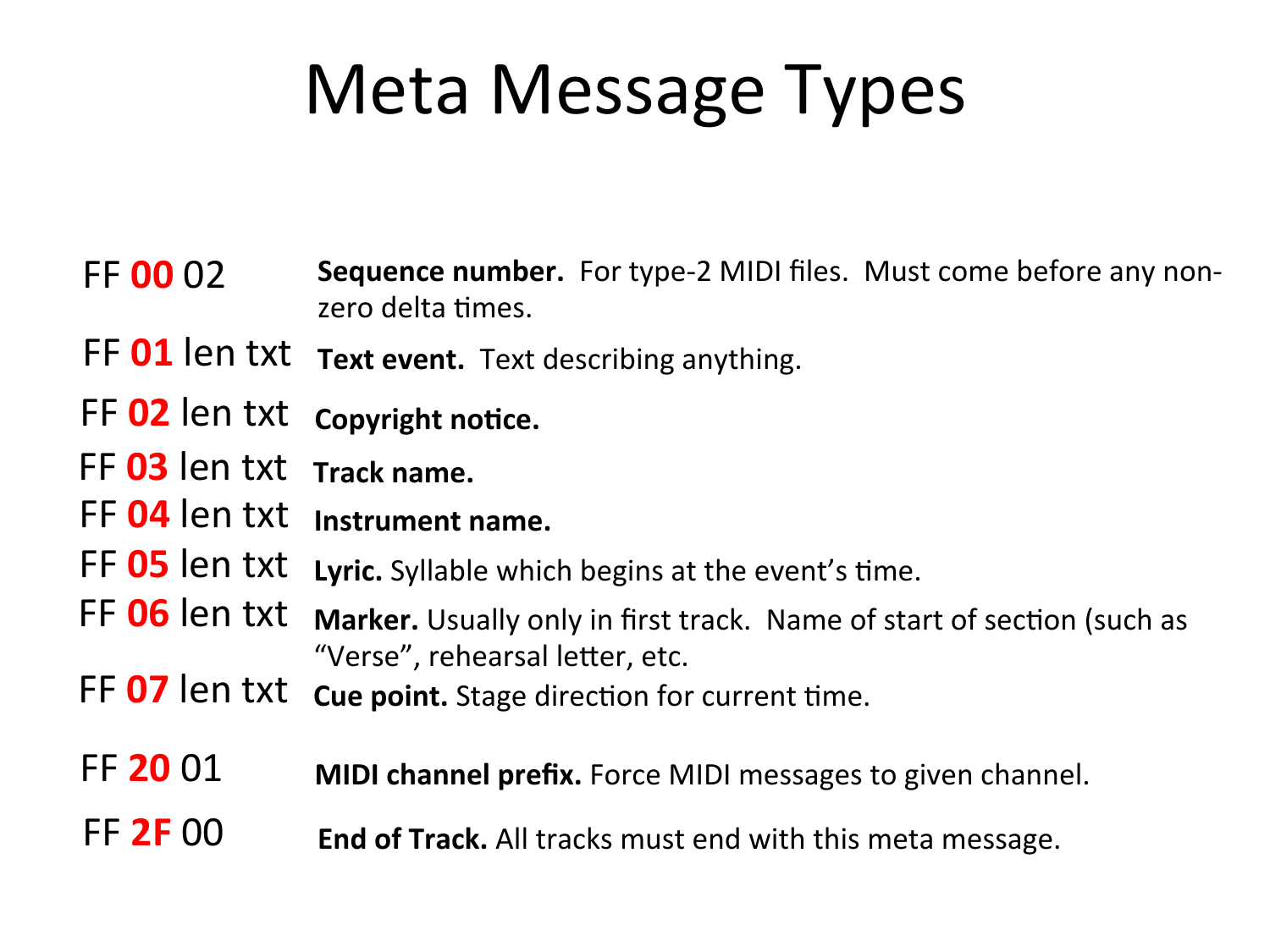# Meta Message Types (2)

- **FF 51 03 Tempo.** Numbers of microseconds per quarter note. Value is 3-bytes, big-endian. Example:  $500000$  (0x07a120) is quarter note = 120 BPM (500000 microseconds = 0.5 seconds therefore 120  $\frac{1}{2}$  seconds in a minute).
- **FF 54 05** SMPTE offset. Starting time offset of track: Hours, minutes, seconds, frames, fractional frames  $(1/100<sup>th</sup>$  frames). The message must occur in the first track (when type-1 MIDI file); otherwise ignored.
- **FF 58 04 Time signature.** Numerator, log2 Denominator, clock ticks per beat,  $32<sup>nd</sup>$  notes per beat (redefine beat to other than quarter note).

#### **FF 59 02 Key signature.** Sharps/flats and mode.

| $1 = 1$ sharp<br>$-6$ (11111010, 0xFA) = 6 flats<br>$2 = 2$ sharps<br>$-5$ (11111011, 0xFB) = 5 flats<br>$3 = 3$ sharps<br>$-4$ (11111100, 0xFC) = 4 flats<br>$4 = 4$ sharps<br>$-3$ (11111101, 0xFD) = 3 flats<br>$5 = 5$ sharps<br>$-2$ (11111110, OxFE) = 2 flats<br>$6 = 6$ sharps<br>$-1$ (11111111, OxFF) = 1 flat<br>$7 = 7$ sharps<br><b>Mode</b> : $0 =$ major key, $1 =$ minor key. Dorian? | $-7$ (11111001, 0xF9) = 7 flats | $0 = 0$ sharps/flats |
|-------------------------------------------------------------------------------------------------------------------------------------------------------------------------------------------------------------------------------------------------------------------------------------------------------------------------------------------------------------------------------------------------------|---------------------------------|----------------------|
|                                                                                                                                                                                                                                                                                                                                                                                                       |                                 |                      |
|                                                                                                                                                                                                                                                                                                                                                                                                       |                                 |                      |
|                                                                                                                                                                                                                                                                                                                                                                                                       |                                 |                      |
|                                                                                                                                                                                                                                                                                                                                                                                                       |                                 |                      |
|                                                                                                                                                                                                                                                                                                                                                                                                       |                                 |                      |
|                                                                                                                                                                                                                                                                                                                                                                                                       |                                 |                      |
|                                                                                                                                                                                                                                                                                                                                                                                                       |                                 |                      |

FF 7F len dta System Exclusive style meta-event.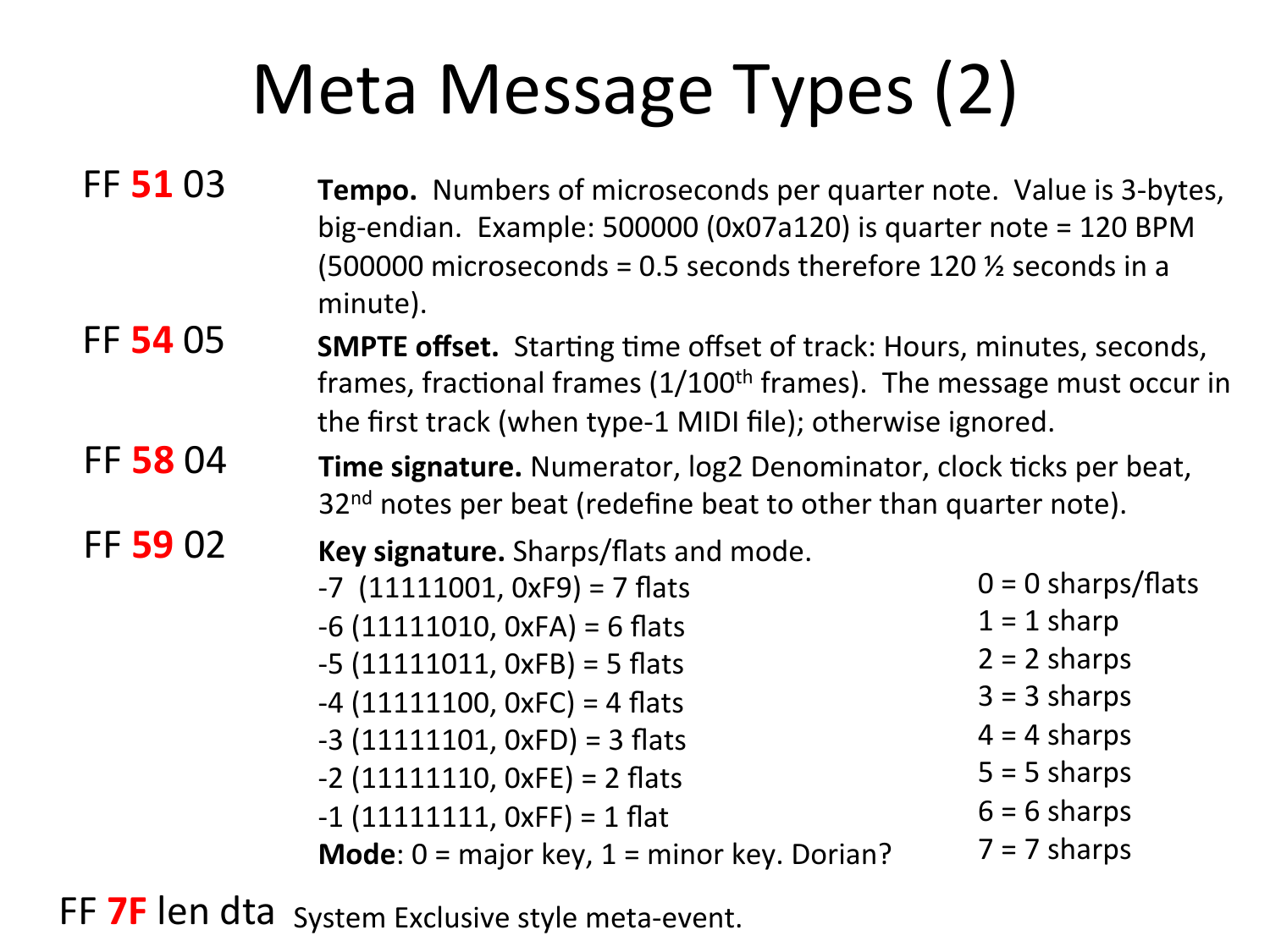# Running Status

- Dangerous shorthand in MIDI communication protocol and standard MIDI files
- If the command byte of the previous MIDI message (in the track) is the same as the current one, then the command byte can be dropped.

MIDI messages without running status:

0x90 60 127 0x90 60 0 0x90 61 127 0x90 61 0

MIDI messages without running status:

0x90 60 127 60 0 61 127 61 0 

Interpretation:

0x90 60 127 0x90 60 0 0x90 61 127 0x90 61 0

*Detection algorithm*: if a command byte is expected (>= 0x80) but find data byte (< 0x80), then running status is activated.